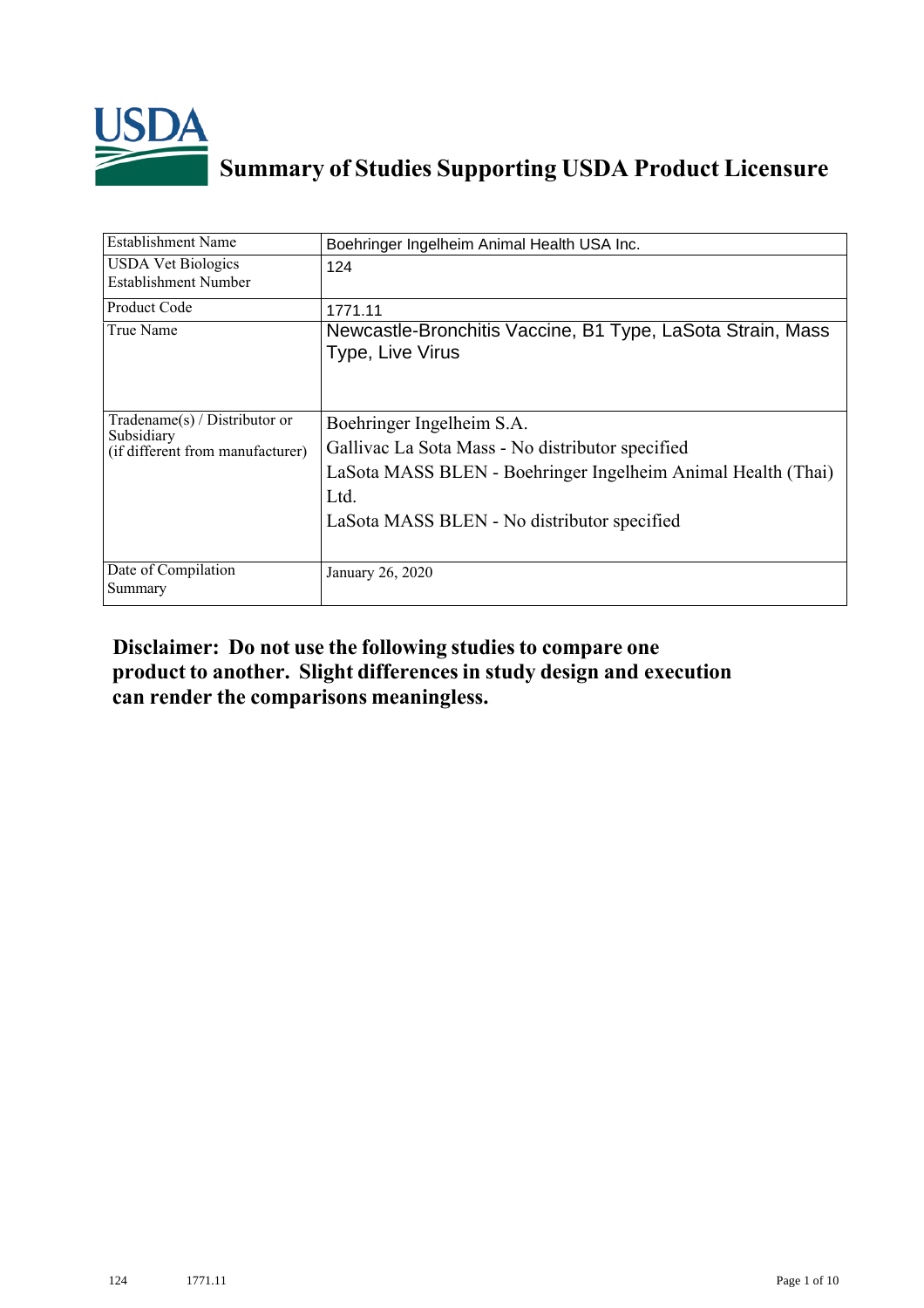| <b>Study Type</b>              | Efficacy                                                                                                                                                                                                                                                                                                                    |
|--------------------------------|-----------------------------------------------------------------------------------------------------------------------------------------------------------------------------------------------------------------------------------------------------------------------------------------------------------------------------|
| <b>Pertaining to</b>           | Infectious bronchitis virus, Massachusetts type                                                                                                                                                                                                                                                                             |
| <b>Study Purpose</b>           | Demonstrate efficacy against Infectious Bronchitis, Massachusetts                                                                                                                                                                                                                                                           |
|                                | type                                                                                                                                                                                                                                                                                                                        |
| <b>Product Administration</b>  | Eyedrop                                                                                                                                                                                                                                                                                                                     |
| <b>Study Animals</b>           | Chickens                                                                                                                                                                                                                                                                                                                    |
| <b>Challenge Description</b>   |                                                                                                                                                                                                                                                                                                                             |
| <b>Interval observed after</b> |                                                                                                                                                                                                                                                                                                                             |
| challenge                      |                                                                                                                                                                                                                                                                                                                             |
| <b>Results</b>                 | Study data were evaluated by USDA-APHIS prior to product<br>licensure and met regulatory standards for acceptance at the time of<br>submission. No data are published because this study was submitted<br>to USDA-APHIS prior to January 1, 2007, and APHIS only requires<br>publication of data submitted after that date. |
| <b>USDA Approval Date</b>      | July 9, 1993                                                                                                                                                                                                                                                                                                                |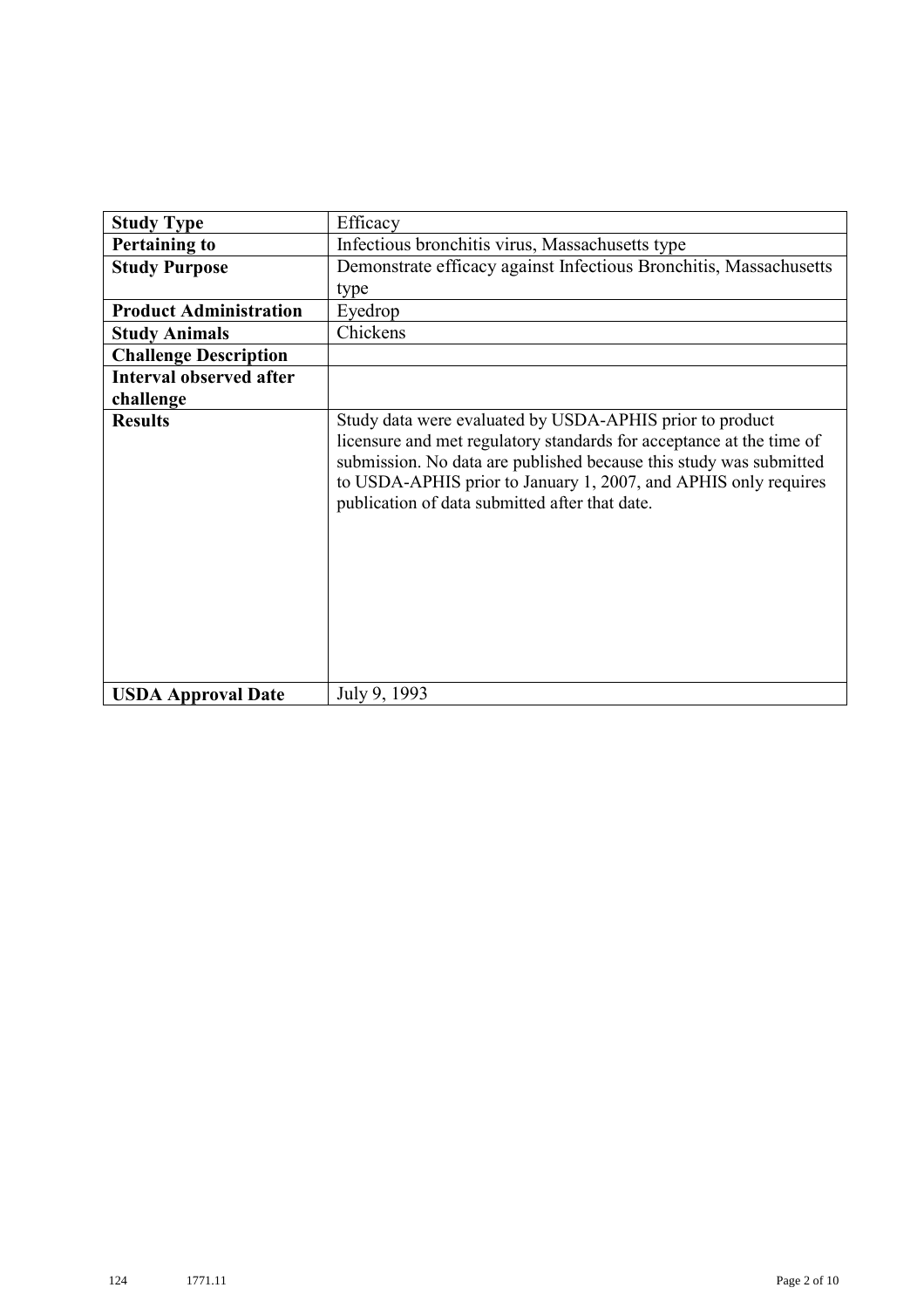| <b>Study Type</b>              | Efficacy                                                                                                                                                                                      |
|--------------------------------|-----------------------------------------------------------------------------------------------------------------------------------------------------------------------------------------------|
| <b>Pertaining to</b>           | Avian infectious bronchitis virus, Massachusetts type                                                                                                                                         |
| <b>Study Purpose</b>           | Demonstrate efficacy against avian infectious bronchitis virus,                                                                                                                               |
|                                | Massachusetts type                                                                                                                                                                            |
| <b>Product Administration</b>  | Coarse aerosol spray at 14 days of age                                                                                                                                                        |
| <b>Study Animals</b>           | Chickens                                                                                                                                                                                      |
| <b>Challenge Description</b>   |                                                                                                                                                                                               |
| <b>Interval observed after</b> |                                                                                                                                                                                               |
| challenge                      |                                                                                                                                                                                               |
| <b>Results</b>                 | Study data were evaluated by USDA-APHIS prior to product<br>licensure and met regulatory standards for acceptance at the time of<br>submission. Study data, however, are no longer available. |
| <b>USDA Approval Date</b>      | March 17, 1982                                                                                                                                                                                |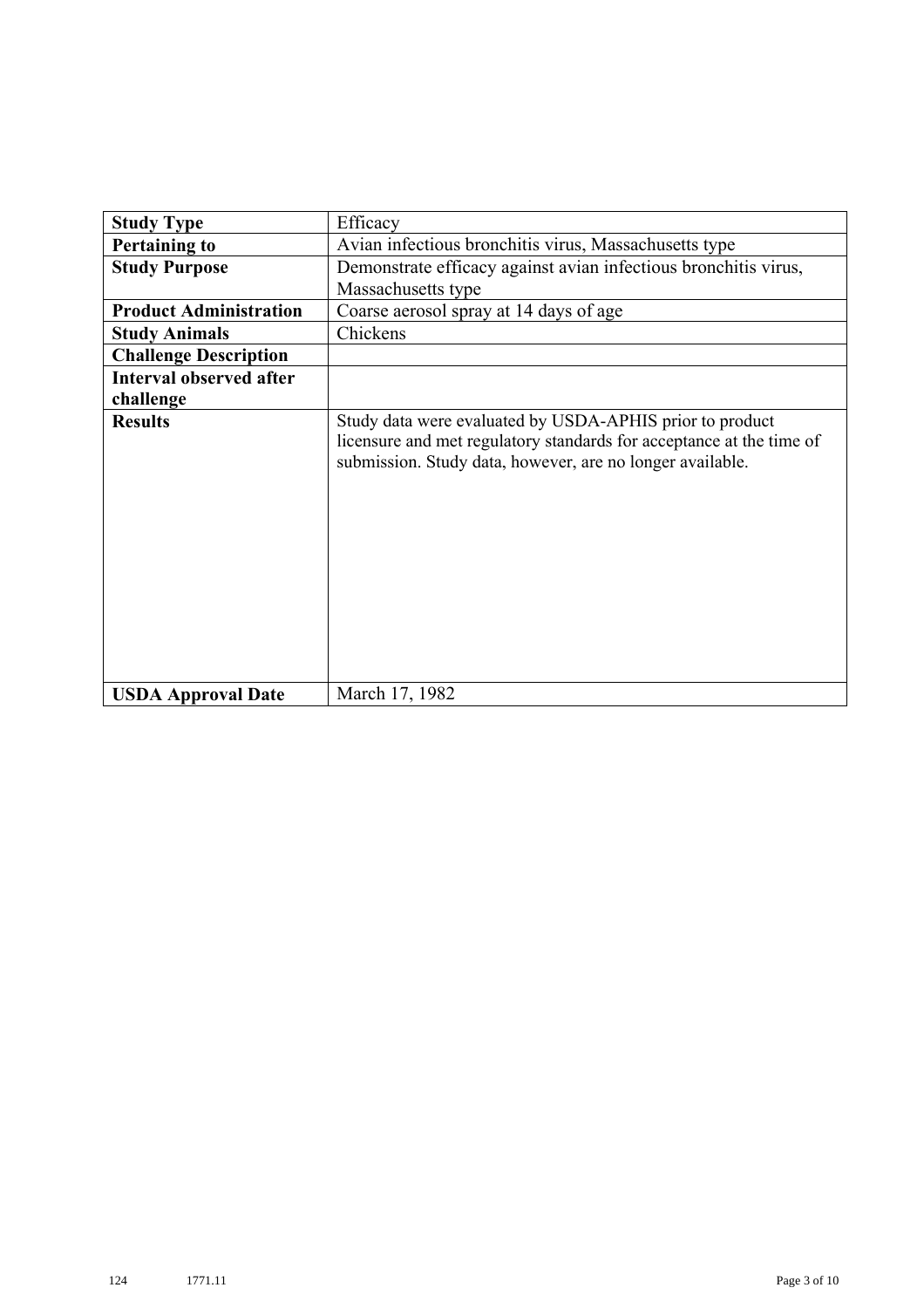| <b>Study Type</b>              | Efficacy                                                                                                                                                                                                                                                                                                                    |
|--------------------------------|-----------------------------------------------------------------------------------------------------------------------------------------------------------------------------------------------------------------------------------------------------------------------------------------------------------------------------|
| <b>Pertaining to</b>           | Avian infectious bronchitis virus, Massachusetts type                                                                                                                                                                                                                                                                       |
| <b>Study Purpose</b>           | Demonstrate efficacy against avian infectious bronchitis,                                                                                                                                                                                                                                                                   |
|                                | Massachusetts type                                                                                                                                                                                                                                                                                                          |
| <b>Product Administration</b>  | Drinking water administration                                                                                                                                                                                                                                                                                               |
| <b>Study Animals</b>           | Chickens at 14 days of age                                                                                                                                                                                                                                                                                                  |
| <b>Challenge Description</b>   |                                                                                                                                                                                                                                                                                                                             |
| <b>Interval observed after</b> |                                                                                                                                                                                                                                                                                                                             |
| challenge                      |                                                                                                                                                                                                                                                                                                                             |
| <b>Results</b>                 | Study data were evaluated by USDA-APHIS prior to product<br>licensure and met regulatory standards for acceptance at the time of<br>submission. No data are published because this study was submitted<br>to USDA-APHIS prior to January 1, 2007, and APHIS only requires<br>publication of data submitted after that date. |
| <b>USDA Approval Date</b>      | March 2, 1984                                                                                                                                                                                                                                                                                                               |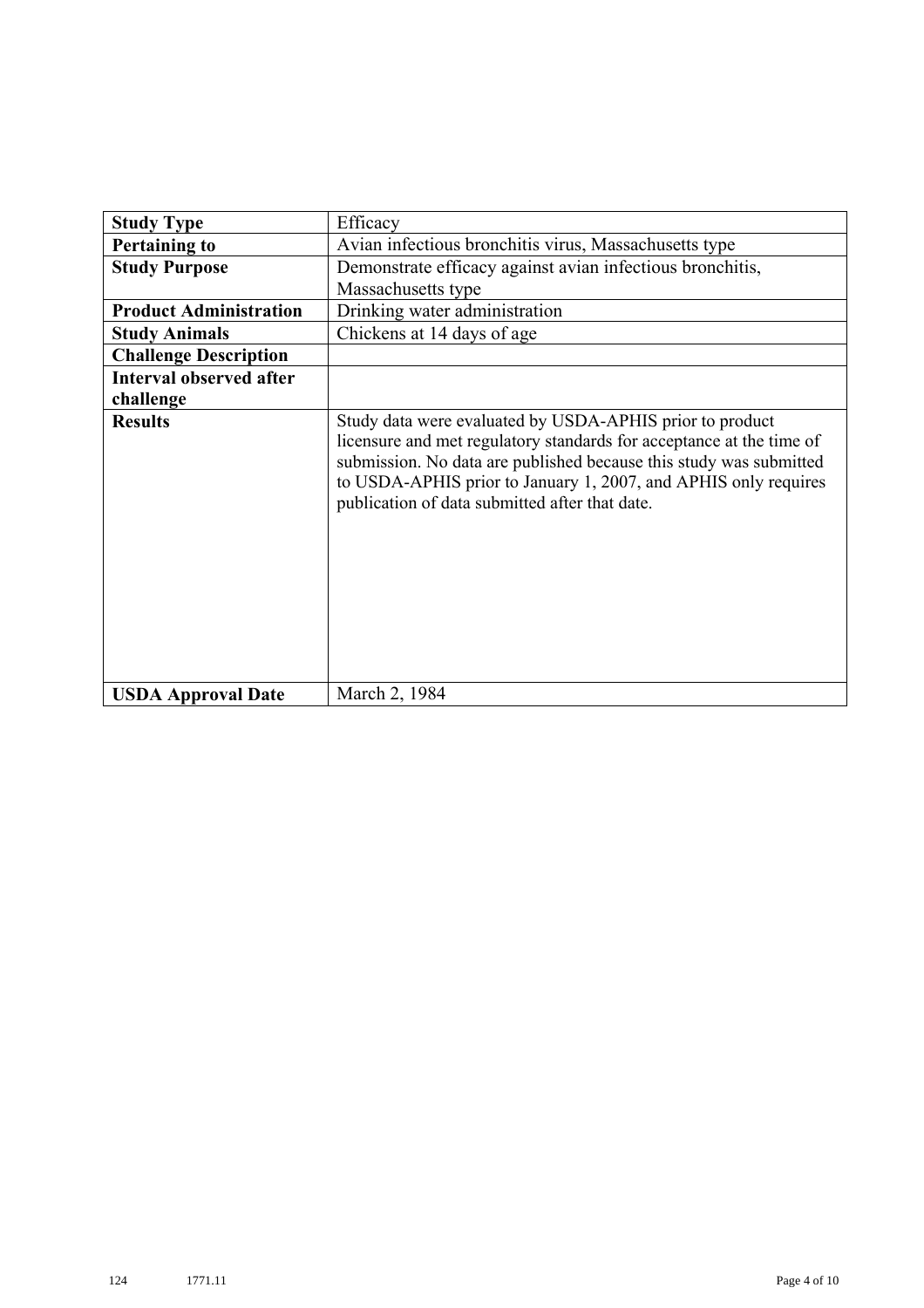| <b>Study Type</b>              | Efficacy                                                                                                                                                                                                                                                                                                                    |
|--------------------------------|-----------------------------------------------------------------------------------------------------------------------------------------------------------------------------------------------------------------------------------------------------------------------------------------------------------------------------|
| <b>Pertaining to</b>           | <b>Newcastle Disease</b>                                                                                                                                                                                                                                                                                                    |
| <b>Study Purpose</b>           | Demonstrate efficacy against Newcastle Disease                                                                                                                                                                                                                                                                              |
| <b>Product Administration</b>  | Coarse aerosol spray                                                                                                                                                                                                                                                                                                        |
| <b>Study Animals</b>           | Chickens                                                                                                                                                                                                                                                                                                                    |
| <b>Challenge Description</b>   |                                                                                                                                                                                                                                                                                                                             |
| <b>Interval observed after</b> |                                                                                                                                                                                                                                                                                                                             |
| challenge                      |                                                                                                                                                                                                                                                                                                                             |
| <b>Results</b>                 | Study data were evaluated by USDA-APHIS prior to product<br>licensure and met regulatory standards for acceptance at the time of<br>submission. No data are published because this study was submitted<br>to USDA-APHIS prior to January 1, 2007, and APHIS only requires<br>publication of data submitted after that date. |
| <b>USDA Approval Date</b>      | March 7, 1983                                                                                                                                                                                                                                                                                                               |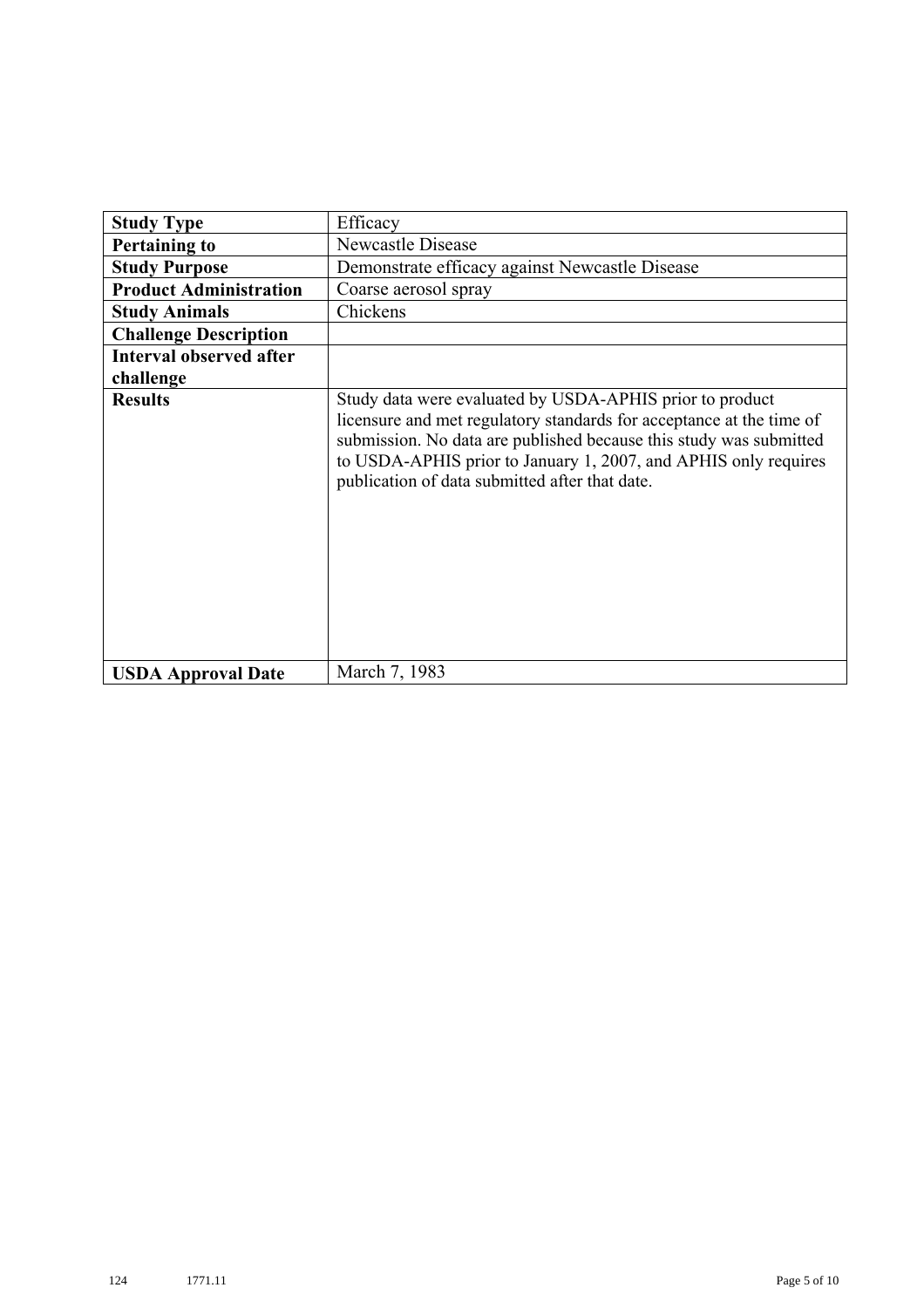| <b>Study Type</b>              | Efficacy                                                                                                                                                                                                                                                                                                                    |
|--------------------------------|-----------------------------------------------------------------------------------------------------------------------------------------------------------------------------------------------------------------------------------------------------------------------------------------------------------------------------|
| <b>Pertaining to</b>           | Newcastle Disease                                                                                                                                                                                                                                                                                                           |
| <b>Study Purpose</b>           | Demonstrate efficacy against Newcastle Disease                                                                                                                                                                                                                                                                              |
| <b>Product Administration</b>  | Drinking water                                                                                                                                                                                                                                                                                                              |
| <b>Study Animals</b>           | Chickens                                                                                                                                                                                                                                                                                                                    |
| <b>Challenge Description</b>   |                                                                                                                                                                                                                                                                                                                             |
| <b>Interval observed after</b> |                                                                                                                                                                                                                                                                                                                             |
| challenge                      |                                                                                                                                                                                                                                                                                                                             |
| <b>Results</b>                 | Study data were evaluated by USDA-APHIS prior to product<br>licensure and met regulatory standards for acceptance at the time of<br>submission. No data are published because this study was submitted<br>to USDA-APHIS prior to January 1, 2007, and APHIS only requires<br>publication of data submitted after that date. |
| <b>USDA Approval Date</b>      | February 4, 1987                                                                                                                                                                                                                                                                                                            |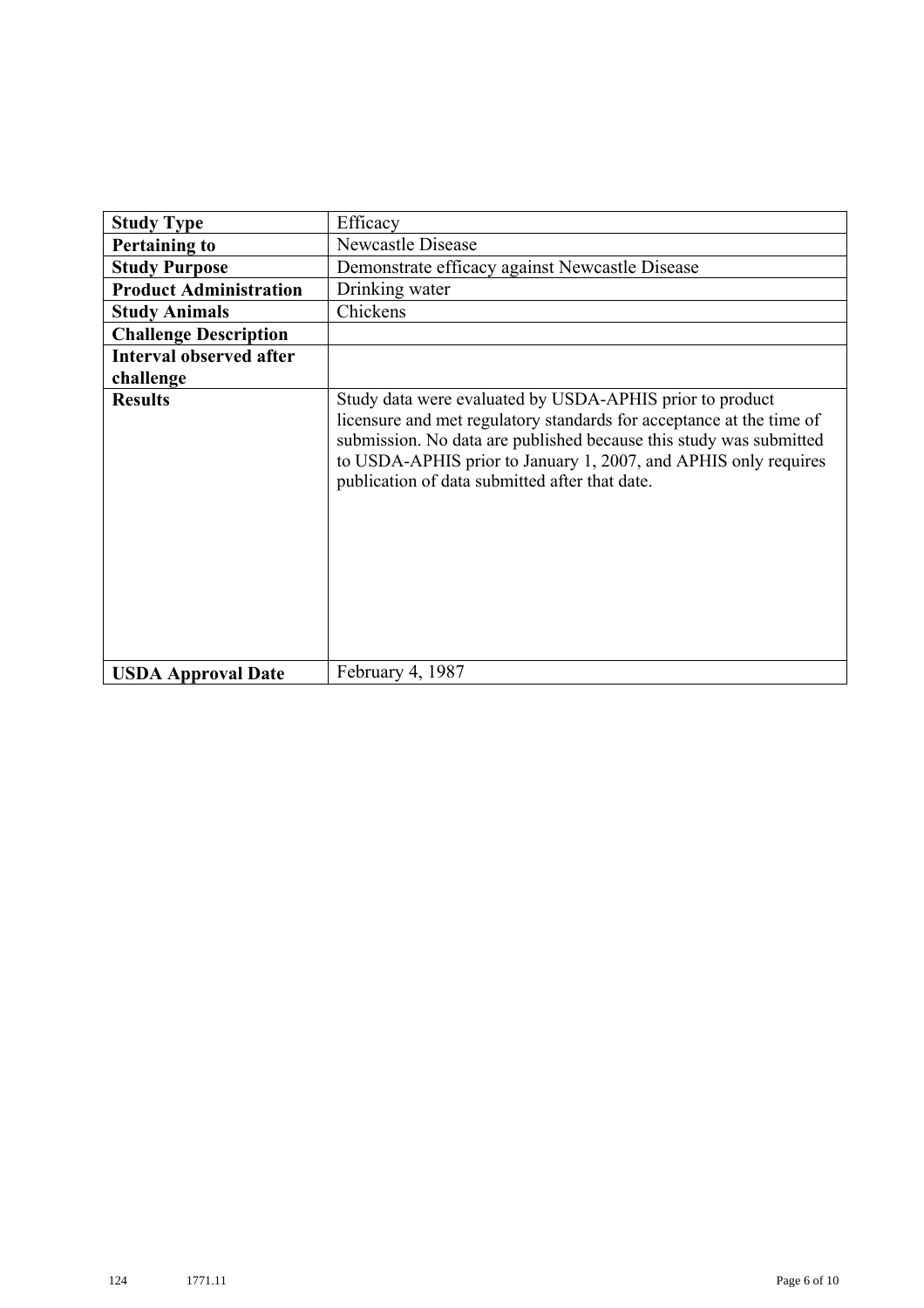|                                | Efficacy                                                                                                                                                                                                                                                                                                                    |
|--------------------------------|-----------------------------------------------------------------------------------------------------------------------------------------------------------------------------------------------------------------------------------------------------------------------------------------------------------------------------|
| <b>Study Type</b>              |                                                                                                                                                                                                                                                                                                                             |
| <b>Pertaining to</b>           | <b>Newcastle Disease</b>                                                                                                                                                                                                                                                                                                    |
| <b>Study Purpose</b>           | Demonstrate efficacy against Newcastle Disease                                                                                                                                                                                                                                                                              |
| <b>Product Administration</b>  | Eyedrop                                                                                                                                                                                                                                                                                                                     |
| <b>Study Animals</b>           | Chickens                                                                                                                                                                                                                                                                                                                    |
| <b>Challenge Description</b>   |                                                                                                                                                                                                                                                                                                                             |
| <b>Interval observed after</b> |                                                                                                                                                                                                                                                                                                                             |
| challenge                      |                                                                                                                                                                                                                                                                                                                             |
| <b>Results</b>                 | Study data were evaluated by USDA-APHIS prior to product<br>licensure and met regulatory standards for acceptance at the time of<br>submission. No data are published because this study was submitted<br>to USDA-APHIS prior to January 1, 2007, and APHIS only requires<br>publication of data submitted after that date. |
| <b>USDA Approval Date</b>      | July 9, 1993                                                                                                                                                                                                                                                                                                                |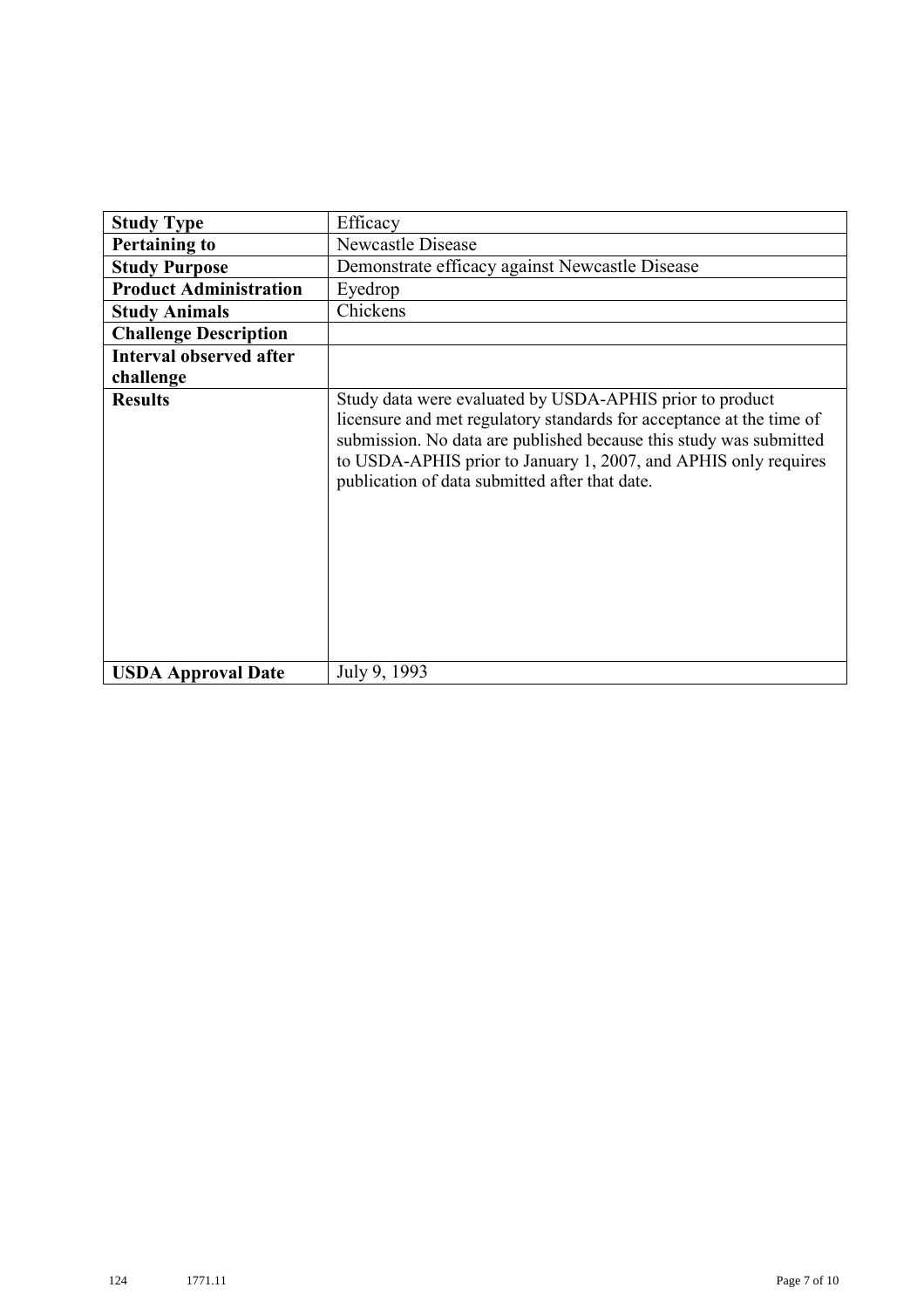| <b>Study Type</b>              | Safety                                                                                                                                                                                                                                                                                                                      |
|--------------------------------|-----------------------------------------------------------------------------------------------------------------------------------------------------------------------------------------------------------------------------------------------------------------------------------------------------------------------------|
| <b>Pertaining to</b>           | ALL                                                                                                                                                                                                                                                                                                                         |
| <b>Study Purpose</b>           | Demonstrate safety under field conditions                                                                                                                                                                                                                                                                                   |
| <b>Product Administration</b>  | Eyedrop                                                                                                                                                                                                                                                                                                                     |
| <b>Study Animals</b>           | Chickens                                                                                                                                                                                                                                                                                                                    |
| <b>Challenge Description</b>   |                                                                                                                                                                                                                                                                                                                             |
| <b>Interval observed after</b> |                                                                                                                                                                                                                                                                                                                             |
| challenge                      |                                                                                                                                                                                                                                                                                                                             |
| <b>Results</b>                 | Study data were evaluated by USDA-APHIS prior to product<br>licensure and met regulatory standards for acceptance at the time of<br>submission. No data are published because this study was submitted<br>to USDA-APHIS prior to January 1, 2007, and APHIS only requires<br>publication of data submitted after that date. |
| <b>USDA Approval Date</b>      | August 25, 1993                                                                                                                                                                                                                                                                                                             |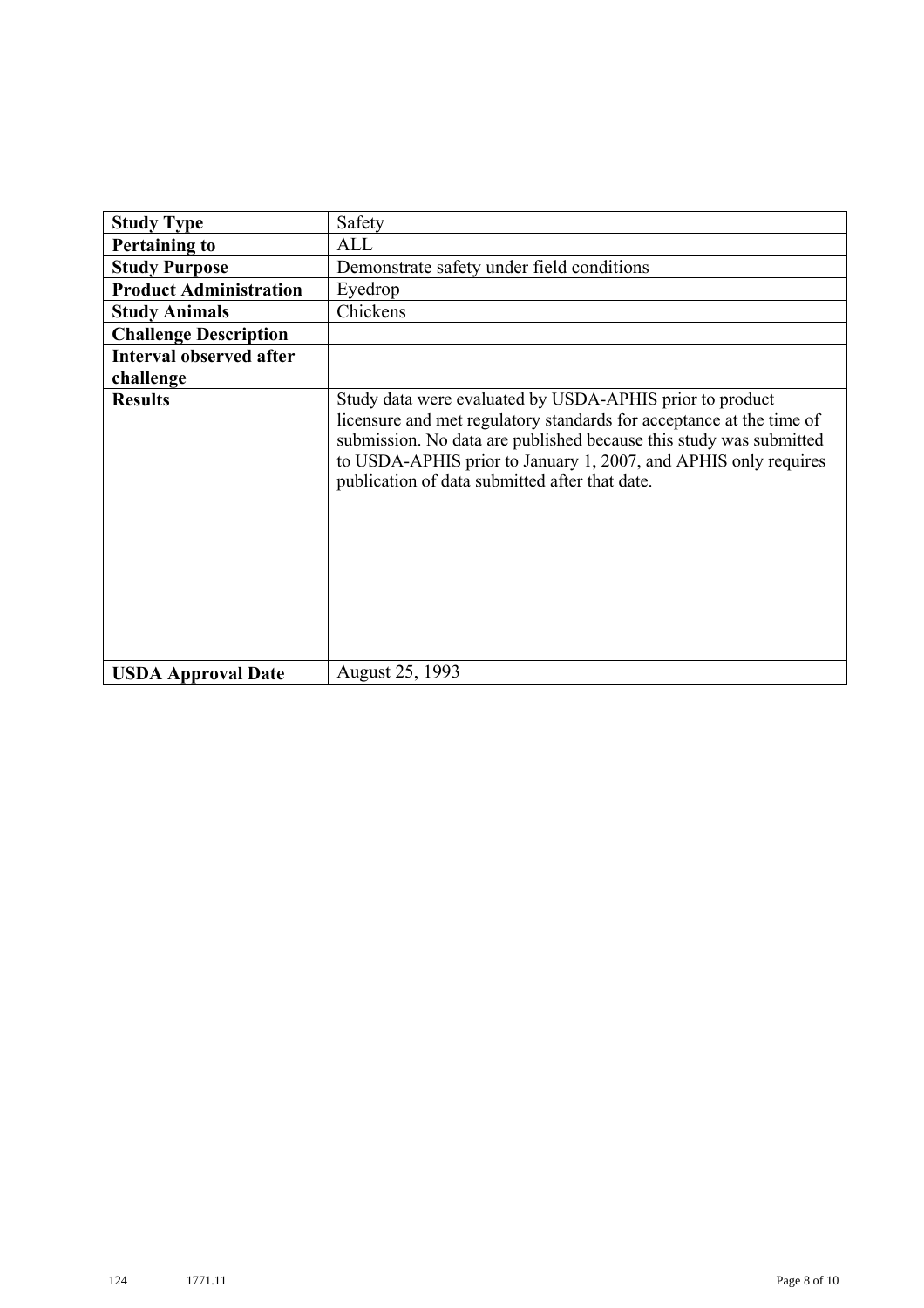| <b>Study Type</b>              | Safety                                                                                                                                                                                        |
|--------------------------------|-----------------------------------------------------------------------------------------------------------------------------------------------------------------------------------------------|
| <b>Pertaining to</b>           | ALL                                                                                                                                                                                           |
| <b>Study Purpose</b>           | To evaluate safety under field conditions                                                                                                                                                     |
| <b>Product Administration</b>  | Drinking water                                                                                                                                                                                |
| <b>Study Animals</b>           | Chickens                                                                                                                                                                                      |
| <b>Challenge Description</b>   |                                                                                                                                                                                               |
| <b>Interval observed after</b> |                                                                                                                                                                                               |
| challenge                      |                                                                                                                                                                                               |
| <b>Results</b>                 | Study data were evaluated by USDA-APHIS prior to product<br>licensure and met regulatory standards for acceptance at the time of<br>submission. Study data, however, are no longer available. |
| <b>USDA Approval Date</b>      | May 17, 1984                                                                                                                                                                                  |